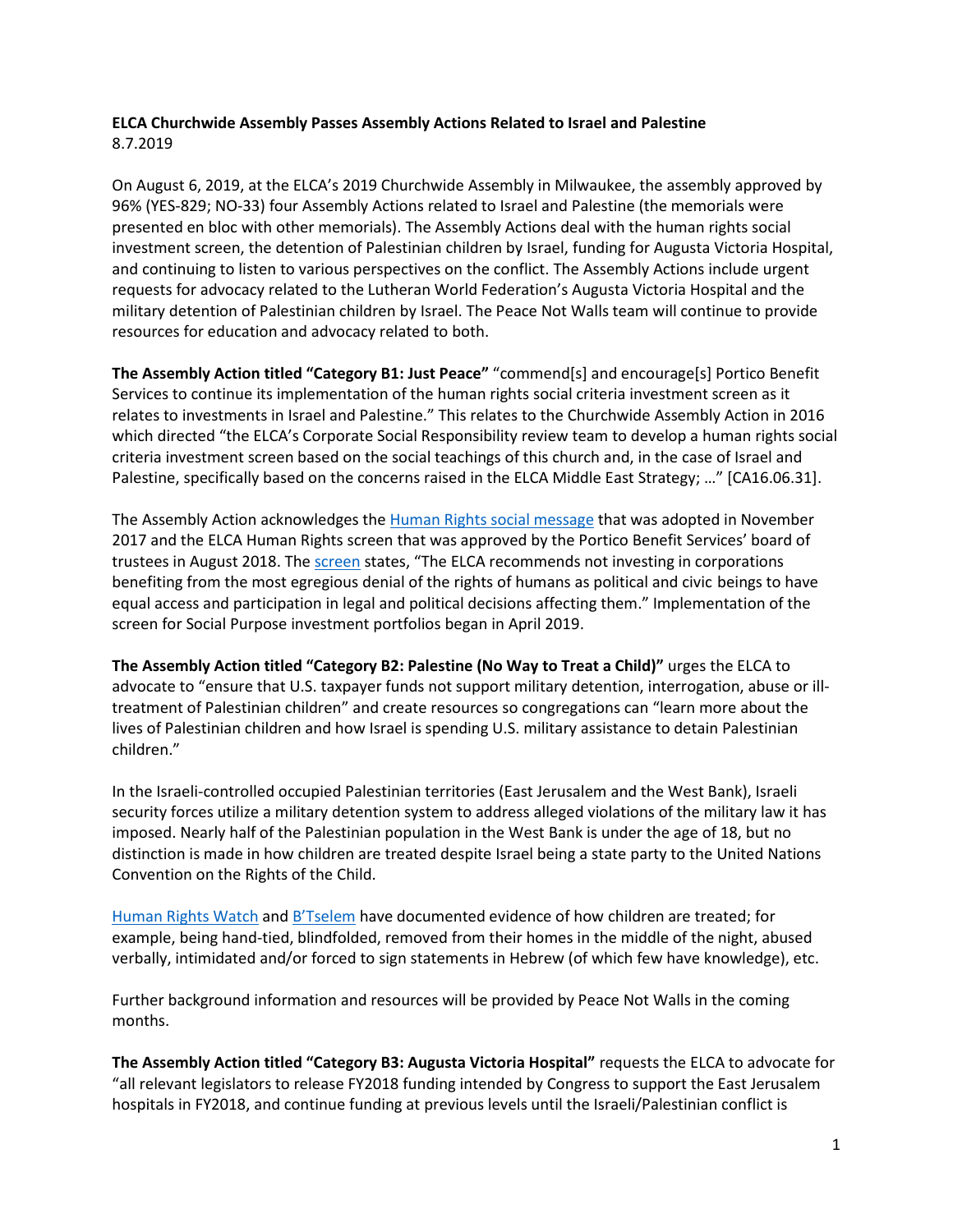resolved." It also requests the ELCA to advocate for the "applicable legislators to restore FY 2018 funding to the United Nations Relief and Works Agency for Palestine Refugees in the Near East (UNRWA) and beyond, and continue funding at previous levels until the Israeli/Palestinian conflict is resolved."

Augusta Victoria Hospital (AVH), owned and operated by the Lutheran World Federation (LWF)[, is a](https://jerusalem.lutheranworld.org/content/augusta-victoria-hospital-91)  [center of medical excellence](https://jerusalem.lutheranworld.org/content/augusta-victoria-hospital-91) in East Jerusalem, serving the five million Palestinians in the West Bank and Gaza. As one of the six hospitals in the East Jerusalem Hospitals Network, AVH offers specialized care not available in other hospitals in the West Bank and Gaza, including radiation therapy for cancer patients and pediatric hemodialysis.

In the last decade the U.S. government, through the U.S. Agency for International Development (USAID), invested nearly \$10 million in AVH to bolster its capacity as a cancer center. In addition, the U.S. government provided, over several years, tens of millions of dollars in aid to help cover the costs of the cancer patients and others referred to AVH and the other East Jerusalem hospitals by the Palestinian Authority.

AVH and the five other East Jerusalem hospitals rely on funding each year from the U.S. and the European Union (EU) to cover approximately half of the costs of patients referred to these hospitals by the Palestinian Authority. The U.S. Congress approved USD 25 million for the financial years 2017 and 2018 to be paid to the PA to help cover the bills of the West Bank and Gaza patients that are treated in the East Jerusalem hospitals.

In 2018, the Administration cut the FY 2017 funding to the East Jerusalem hospitals, making it all the more urgent in the short-term to encourage the Administration to release the FY 2018 funding. Further background information can be found [here.](https://download.elca.org/ELCA%20Resource%20Repository/AVH_EJHN_QA.pdf?_ga=2.123597643.1912170961.1565097919-922023854.1563975661) Take action today by sending a letter to your members of Congress using our sample letter foun[d here.](https://support.elca.org/site/Advocacy?cmd=display&page=UserAction&id=1146)

**The Assembly Action titled "Category B4: Engagement in the Holy Land"** reaffirmed "that the ELCA, in its various expressions, continue to listen to the voices of persons holding various perspectives on the Israeli-Palestinian conflict."

The ELCA's 2005 [Churchwide Strategy](http://download.elca.org/ELCA%20Resource%20Repository/PNW_Strategy.pdf) for Engagement in Israel and Palestine includes, in its section on awareness building, a call "to listen to the voices of Palestinians and Israelis through visits to the region in coordination with local partners."

It is important to recall some additional excerpts from the strategy relevant to the memorials under discussion.

- Activities concerning building awareness and relationships will be "undertaken in close collaboration and cooperation with other churches and ecumenical and interfaith partners who share a similar commitment to peace in Israel and the Occupied Palestinian Territories."
- "The ELCA also has called upon its members to accompany Palestinians and Israelis in nonviolent efforts to end the occupation."
- The strategy's "assumptions [that] undergird the ELCA's commitment to intensify its work for peace with justice in Israel and Palestine" include:
- "The relationship of the ELCA with the Evangelical Lutheran Church in Jordan and the Holy Land is a primary relationship that will shape the ELCA effort, in tandem with ministries of the Lutheran World Federation, ecumenical partners, and the work of Jews and Israelis who share the goal of peace with justice."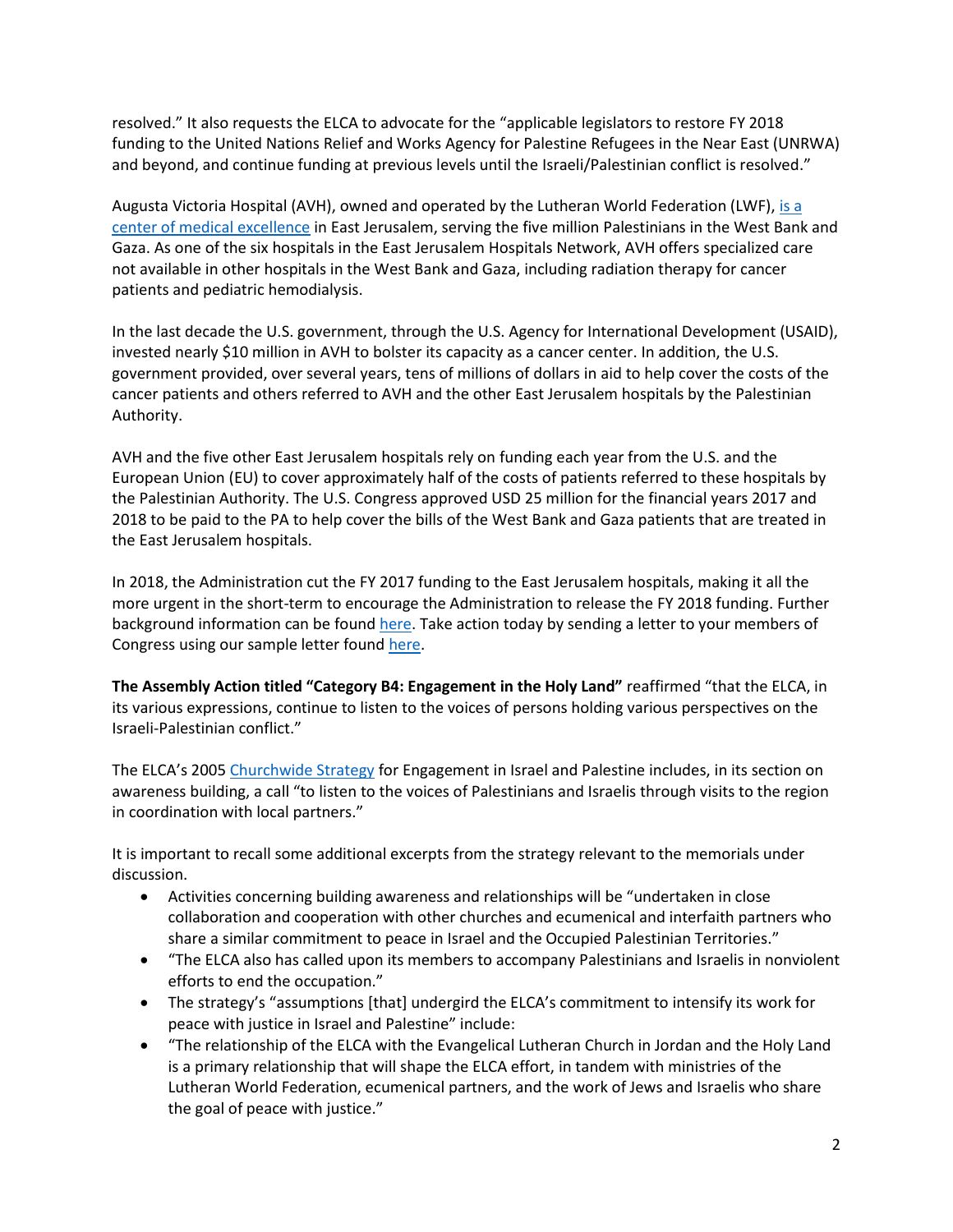• This is reinforced by commitment six in the recommended proposed "A Declaration of Inter-Religious Commitment," which reads: "The ELCA will explore and encourage inter-religious friendship, accompaniment, and partnership with all who seek justice, peace, human wholeness, and the well-being of creation [ELCA Constitution, Chapter 4.03.f]."

Also, from the strategy:

- "Balance. Effective ELCA action will be balanced in terms of its care for all parties in the conflict, but must address forthrightly imbalances of power as they play out in the lives of people in Israel and the Occupied Palestinian Territories."
- Among the foreseen Interfaith Outcomes, one is: "Increased cooperation and collaboration between the ELCA and Jewish groups in the U.S.—and with groups within Israel—that seek peace with justice in Israel and Palestine."

The "Peace Not Walls" campaign staff have been carrying these (as well as other) aspects of the churchwide strategy as, in the context of accompaniment, it engages with persons who hold a range of perspectives on the Israeli-Palestinian conflict.

### **Text of Assembly Actions**

Below is the text of the Assembly Actions as they were presented in the Report of the Memorials Committee (the official text of the Assembly Actions will be provided at a later date). You can find the original language of the memorials in the [Report of the Memorials Committee](https://s3.amazonaws.com/media.guidebook.com/upload/151152/slqBNdHViHpvafNeeKJe8IYYVyLXrxzx8Lck.pdf) starting on page 26.

### *Category B1: Just Peace*

To acknowledge the adoption of the human rights social message [CC17.11.26] and the human rights social criteria investment screen [CC18.04.12i] developed in part to address concerns related to investments; and

To commend and encourage Portico Benefit Services to continue its implementation of the human rights social criteria investment screen as it relates to investments in Israel and Palestine.

## *Category B2: Palestine (No Way to Treat a Child)*

To urge ELCA members and the presiding bishop to correspond with the U.S. president, the U.S. Department of State and members of Congress, asking them to:

a) urge the State of Israel to guarantee basic due process rights in the Israeli military court system; respect the absolute prohibition against torture and ill-treatment in accordance with international law; and carry out its operations and procedures, from the moment of arrest, in accordance with international juvenile justice standards; and

b) fully implement and enforce established law, including the U.S. Foreign Assistance Act, by monitoring and tracking gross human rights violations committed by Israeli armed forces and police and ensuring that the U.S. military and financial assistance is provided to the government of Israel in accordance with internationally recognized human rights standards;

To request that the "Peace Not Walls" campaign create a resource enabling congregations to learn more about the lives of Palestinian children and how Israel is spending U.S. military assistance to detain Palestinian children; and

To urge the presiding bishop and the bishops and staff of every ELCA synod to advocate with federal elected officials, encouraging them to:

a) ensure that U.S. taxpayer funds not support military detention, interrogation, abuse or ill-treatment of Palestinian children, and

b) support legislation, such as H.R. 2407 (116th Congress), that prohibits U.S. foreign aid to be used in ways that violate human rights for Palestinian children.